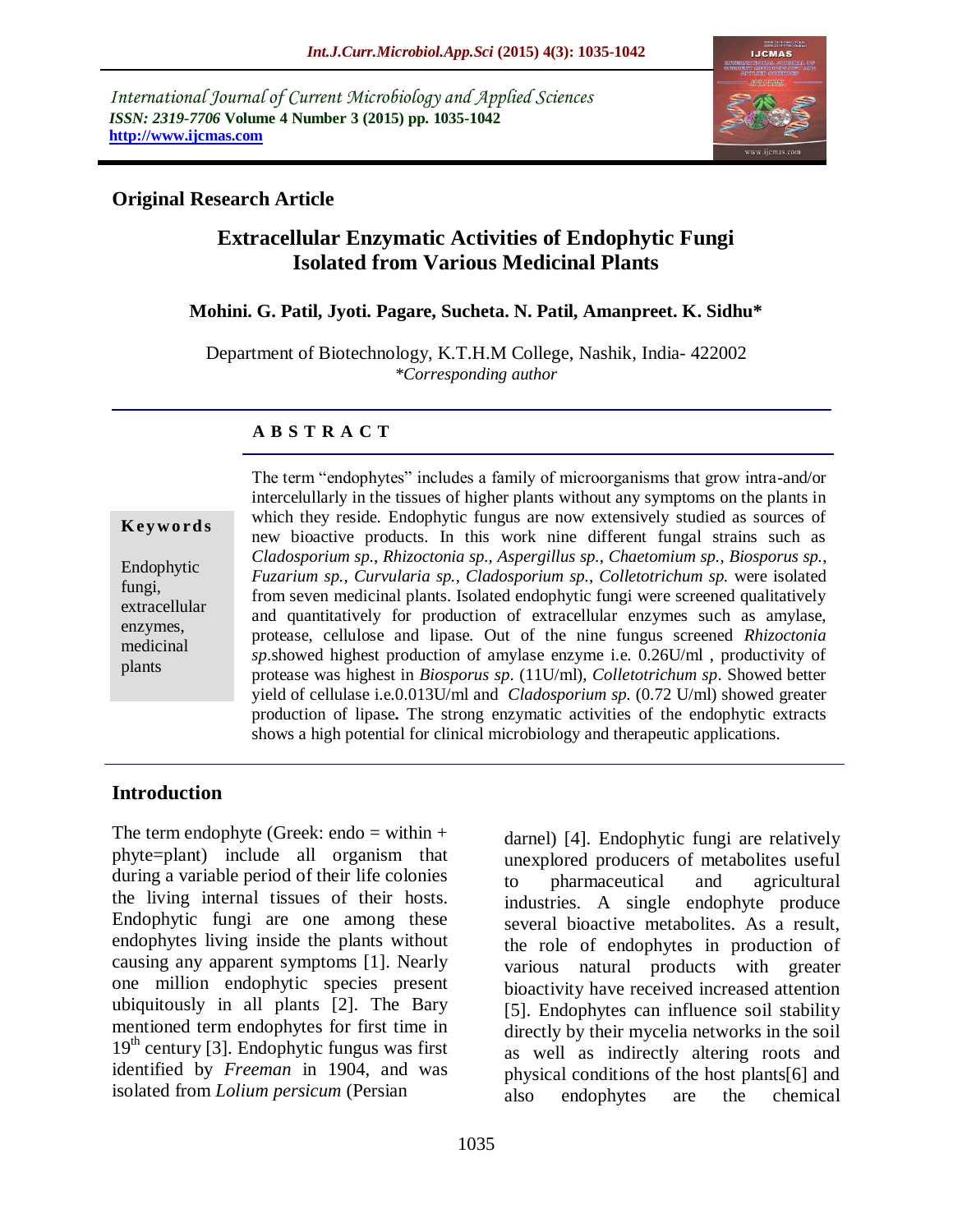synthesizers inside plants [7]. The relationship between the endophyte and its host plant may range from latent phytopathogenesis to mutualistic symbiosis[8]. Like other organisms invading plant tissues, endophytic fungi produce extracellular hydrolases as a resistance mechanism against pathogenic invasion and to obtain nutrition from host. Such enzymes include pectinases, cellulases , lipases, laccase from the endophytic fungus *Monotospora* sp., xylanase, -1, 4 glucanlyase , phosphotases and proteinase [9]. Hydrolytic enzymes (amylase, cellulase and laccase) with various industrial applications are also of major interest. Although hydrolyases are typically isolated from soil-borne fungi such as *Aspergillus sp., Penicillium sp.* and *Rhizopus sp*.,endophytes producing these enzymes present an interesting alternative[10]. Endophyte fungi have been most extensively studied for their ability to produce antibacterial, anticancer, antioxidants, anti-diabetic and immunosuppressive compounds [11]. Extracellular enzyme synthesis in endophytic fungi for penetrating the host plant cell wall, as well as biocontrol has been demonstrated previously[5]. In our present investigation, we isolated endophytic fungi from seven different medicinal plants viz *Cladosporium sp., Rhizoctonia sp., Aspergillus sp., Chaetomium sp., Biosporus sp., Fuzarium sp., Curvularia sp., Cladosporium sp., Colletotrichum sp.* i.e. *Azadirachta indica* , *Citrus limon* , *Gossypium hirsutum* , Sonchafa, *Datura stramonium* , *Gossypium hirsutum* , *Datura stramonium* , *Phyllanthus emblica* , and *Piper betle* respectively were evaluated for their enzymatic activities such as amylase, protease, cellulose, and lipase. Enzymatic activity is assessed quantitatively and qualitatively for these listed endophytic fungi.

## **Materials and Methods**

#### **Sources of Endophytes**:

The fungi used in this study are the Endophytic fungi isolated from different medicinal plants, *Azadirachta indica*, *Citrus limon*, *Gossypium hirsutum*, *Magnolia champaca*, *Datura stramonium*, *Piper betle*, *Phyllanthus emblica* collected from the in K.T.H.M college,India. The Endophytic fungi were subcultured on PDA medium.

## **Screening of fungal extracellular enzymes**

Screening was done by two methods, qualitative method i.e. agar plate method and by quantitative method i.e. liquid culture method. The functional role of extracellular enzymes by fungal endophytes was assessed by growing them on PDA for 6-7 days, incubated at  $25^{\circ}$ C and placing 5 mm mycelial plugs on the solid media. After incubation, at room temperature, the zone of enzyme activity surrounding the fungal colony was measured [9]. Procedure followed for the qualitative and quantitative estimation of amylolytic, Proteolytic, Cellulolytic and Lipase activity is given below.

## **Amylolytic Activity**

In qualitative method, amylase activity was assessed by isolates were inoculated in nutrient agar with 1% starch at pH 6.0. After incubation, the plates were treated with iodine. A clear zone around the active colonies indicated amylolytic activity[12] Whereas, in quantitative method, the fungi were grown on minimal broth with 1% starch after incubation, a reaction mixture containing 1 ml of enzyme broth (filtrate) and 0.5 ml of 1% starch was incubated for 30 minutes at  $37^{\circ}$ C. The reaction was stopped by using Dinitrosalicylic acid as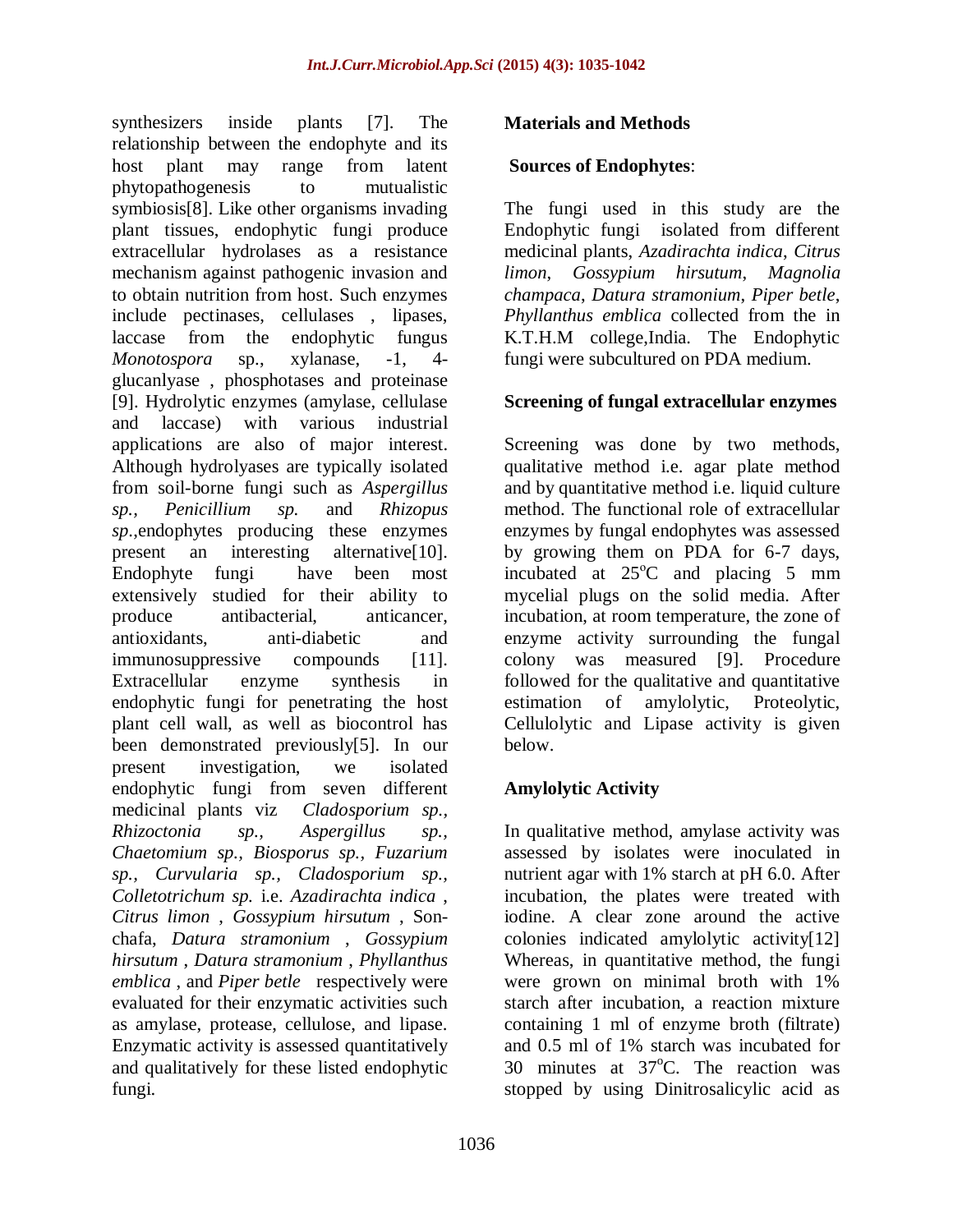color reagent. The reaction mixture was diluted to 5 ml with distilled water. The reddish brown color was observed which was measured spectrometrically at 540 nm. Amount of sugars produced were read off from a standard curve obtained by recording the absorbance of concentration of maltose standard solution[5]. One unit of amylase was defined as the amount of enzyme that releases 1μmol of reducing sugar as maltose per min under the assay conditions[13].

## **Proteolytic Activity**

To determine protease activity qualitatively, the fungi were grown on Glucose Yeast extract Peptone Agar (GYP) medium (glucose-1g, yeast extract -0.1g, peptone-0.5g, agar -16g, distilled water-1L) containing 0.4% gelatin at pH-6. After 3-5 days of fungal colony growth, the plates were treated with saturated ammonium sulphate and the clear zone were observed around the active colonies [5,9]. For Quantitative assay, protease activity was measured by degradation of casein,1ml of filtrate was added to 1ml of 1% (w/v) casein (pH-7.5) and incubated for 1 hour at  $45^{\circ}$ C. The reaction stopped by adding protein precipitating agent, 3ml of 0.5M Trichloroacetic acid (TCA). Solutions were centrifuged at speed of 5000 rpm for 30 minutes and absorption of filtrate was measured at 275nm. One enzymatic unit represents the quantity of enzyme which liberates 1μg of tyrosine under enzyme assay condition[15].

## **Cellulolytic Activity:**

For qualitative determination of cellulolytic activity, Yeast Extract Peptone Agar medium containing 0.5% Carboxymethylcellulose(CMC) was used. After 3-5 days of fungal colony growth, the plates were flooded with 0.2% aqueous Congo red solution and destained with 1M NaCl for 15

minutes. Appearance of yellow areas around the fungal colony in an otherwise red medium indicated cellulose activity [9, 16]. For quantitative estimation, samples were grown in Czapek's Dox broth for 4 days. Samples (10ml) were taken from the flasks after 24, 48, 72 and 96 hours. Fungal cells were removed by filtration and filtrate was used for the enzyme assay. The reaction mixture, made up of 1ml filtrate, 1ml of citrate acetate buffer 0.5 M (pH 5) and 2.5 ml of 1% carboxymethylcellulose (CMC) as a substrate was incubated for 1 hr. at  $37^{\circ}$ C. This reaction mixture served as sample for determining the presence of glucose by DNS (Dinitrosalicylic acid) method. One unit of cellulose was defined as 1.0mg of glucose released from 1% CMC hour<sup>-1</sup> at  $37^{\circ}$ C and pH5.[14,17].

## **Lipase Activity**

For lipase activity, the fungi were grown on Peptone Agar medium (peptone 10g, NaCl 5g, CaCl<sub>2</sub>.  $2H_2O$  0.1g, agar- 16g, distilled water-1L; pH 6.0) supplemented with separately sterilized Tween 20 and 1% added to the medium. At the end of the incubation period, a clear zone formed around the active colony indicates lipase  $\arcsin\left[\frac{11,12,16}{\ldots}\right]$  For quantitative determination, samples were grown in 250ml flasks containing 100ml of autoclaved medium. Autoclaved medium contained  $(NH_4)_2SO_4-3g$ ,  $MgSO_4-0.7g$ , Nacl- 0.5g,  $Ca(NO<sub>3</sub>)<sub>2</sub>$ -0.4g, KH<sub>2</sub>PO<sub>4</sub> -1.0g, glucose-5.0g, yeast extract-1.0g at pH5. Samples were kept on shaker at  $30^{\circ}$ C and 110 rpm for 4 days. Olive oil was sterilized separately in dry oven and 1ml of it was added per 100 ml of sterile medium. 10ml of samples were taken after every 25 hrs for 4 days and samples were centrifuged at 5000 rpm for 20 min and supernatant was used for determining lipase activity. For this, 1.3 ml of olive oil, 1ml of phosphate buffer (0.066M at pH 7), and 3 ml of supernatant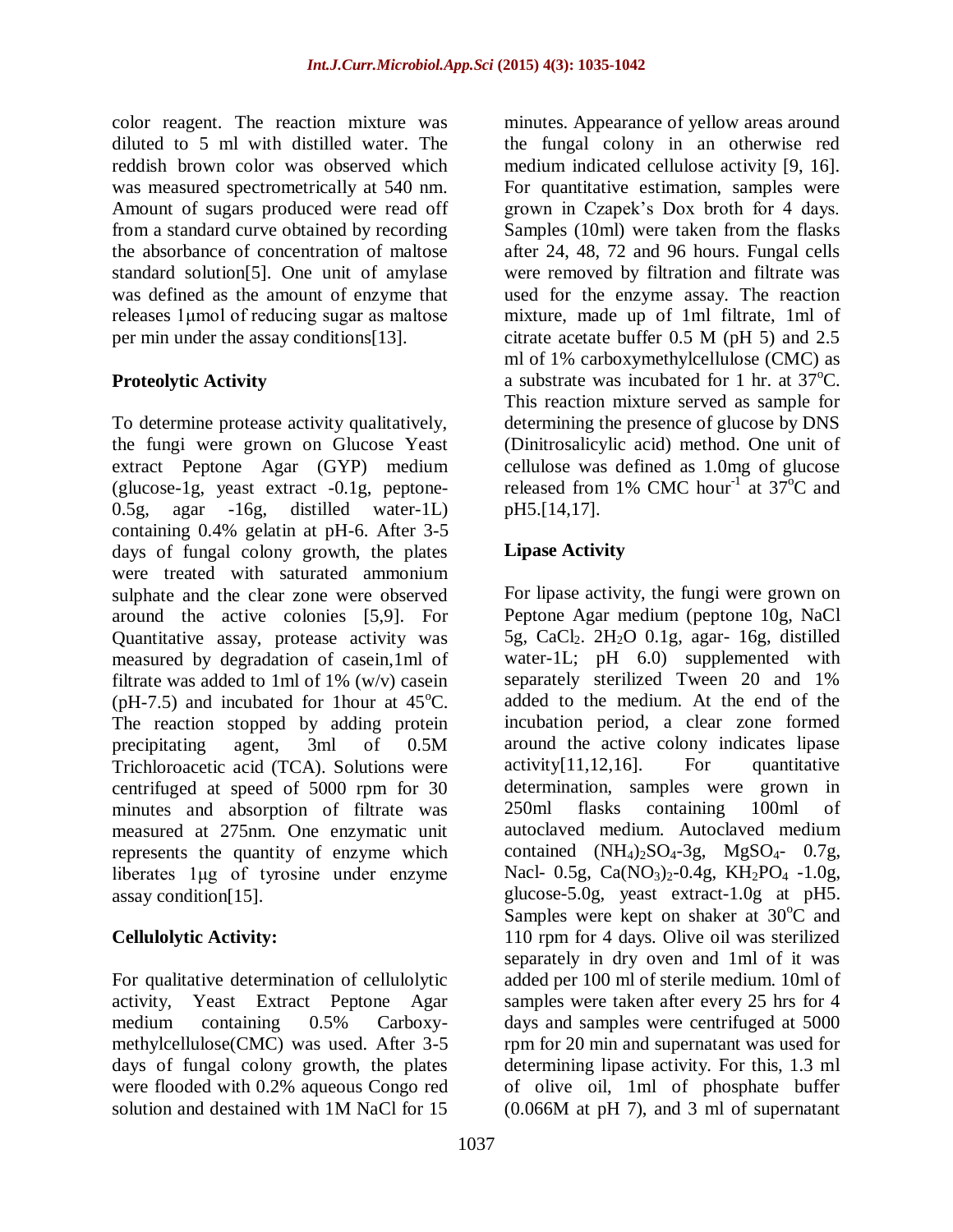and 1.5 ml of distilled water were shaken for 3 minutes, then placed in an incubator shaker at  $30^{\circ}$ C and at 150 rpm for 5hrs. After incubation, 15 ml of ethanol was added to the reaction mixture, then 12.5 ml of diethyl ether was added to destroy the emulsion. The mixture obtained was titrated against 0.1N NaOH solution using Thymolphthalein as an indicator. One unit of lipase was defined as the amount of enzyme required to decrease the O.D. (optical density) value by 0.001 units per hour per mL of the liquid culture media containing the enzyme substrate under the assay conditions[14]. One unit of lipase activity was defined as the amount of enzyme that liberated 1μmol fatty acid min-1 at 30 °C and pH 7 under the assay conditions.

Table no 1:- Isolation of endophytes from medicinal plants on PDA media.

| Sr.no.         | Plant                                  | Color of<br>mycelia   | Genus Name                            |
|----------------|----------------------------------------|-----------------------|---------------------------------------|
| 1              | Azadirachta<br><i>indica</i> (Neem)    | Orange<br>Green       | Cladosporium<br>sp.<br>Curvularia sp. |
| $\overline{2}$ | limon<br>Citrus<br>(lemon)             | <b>Black</b>          | Rhizoctonia sp.                       |
| 3              | Gossypium<br>hirsutum<br>(Cotton)      | <b>Black</b><br>White | Aspergillus sp.<br>Fuzarium sp.       |
| 4              | Magnolia<br>champaca<br>(Son<br>chafa) | <b>Black</b>          | Chaetomium<br>sp.                     |
| 5              | Datura<br>stramonium<br>(Datura)       | Orange                | Biosporus sp.                         |
| 6              | <i>betle</i><br>Piper<br>(Paan)        | Orange                | Colletotrichum<br>sp.                 |
| 7              | Phyllanthus<br>emblica (Amla)          | White                 | Cladosporium<br>sp.                   |

Lipase activity  $=$  Vol. of NaoH consumed  $(mL)$  × Molarity of NaoH/ Vol. of Lipase  $(mL) \times$  Reaction Time  $(min)[18]$ .

#### **Result and Discussion**

#### **Isolation and Screening of Fungal cultures for Extracellular enzyme production**

The nine different endophytic fungi were isolated from seven different medicinal plants. All isolates were subcultured routinely and maintained in the department. Each isolate was able to produce one or the other extracellular enzymes (Table 1). None of the strain was able to produce all four enzymes.

Nine isolates were screened for amylase production, out of which three endophytes were able to produce extracellular amylase. These three isolates were *Aspergillus sp., Rhizoctonia sp., Chaetomium sp.,* from the medicinal plants *Gossypium hirsutum* , *Citrus limon* , *Magnolia champaca* respectively (table 2). Amongst the positive isolates *Rhizoctonia sp.* (4.1U/ml) (isolated from *Citrus limon* plant) was found to be potential amylase producer with maximum amylase activity (Table 2). Other isolates *Aspergillus sp., Fuzarium sp., Curvularia sp., Colletotrichum sp., Biosporus sp.*  showed moderate to low amylase activity while *Cladosporium sp.* was weak producers of the enzyme (table 2). Amirita *et al.* [2] in a study reported that out of eleven, eight isolates showed positive amylolytic activity from the medicinal plants such as *Adhatoda vasica, Costus igneus, Coleus aromaticus*  and *Lawsonia inerims* also Amirita *et al.*[2] hypothesize the amylase of fungal origin are more stable than bacterial amylase enzyme. The amylolytic potential of these endophytes may help them to degrade starch which is available when the plant senesces.

Among the tested organisms, maximum extracellular protease activity was observed in *Biosporus sp.*(11U/ml*)*(Table2) other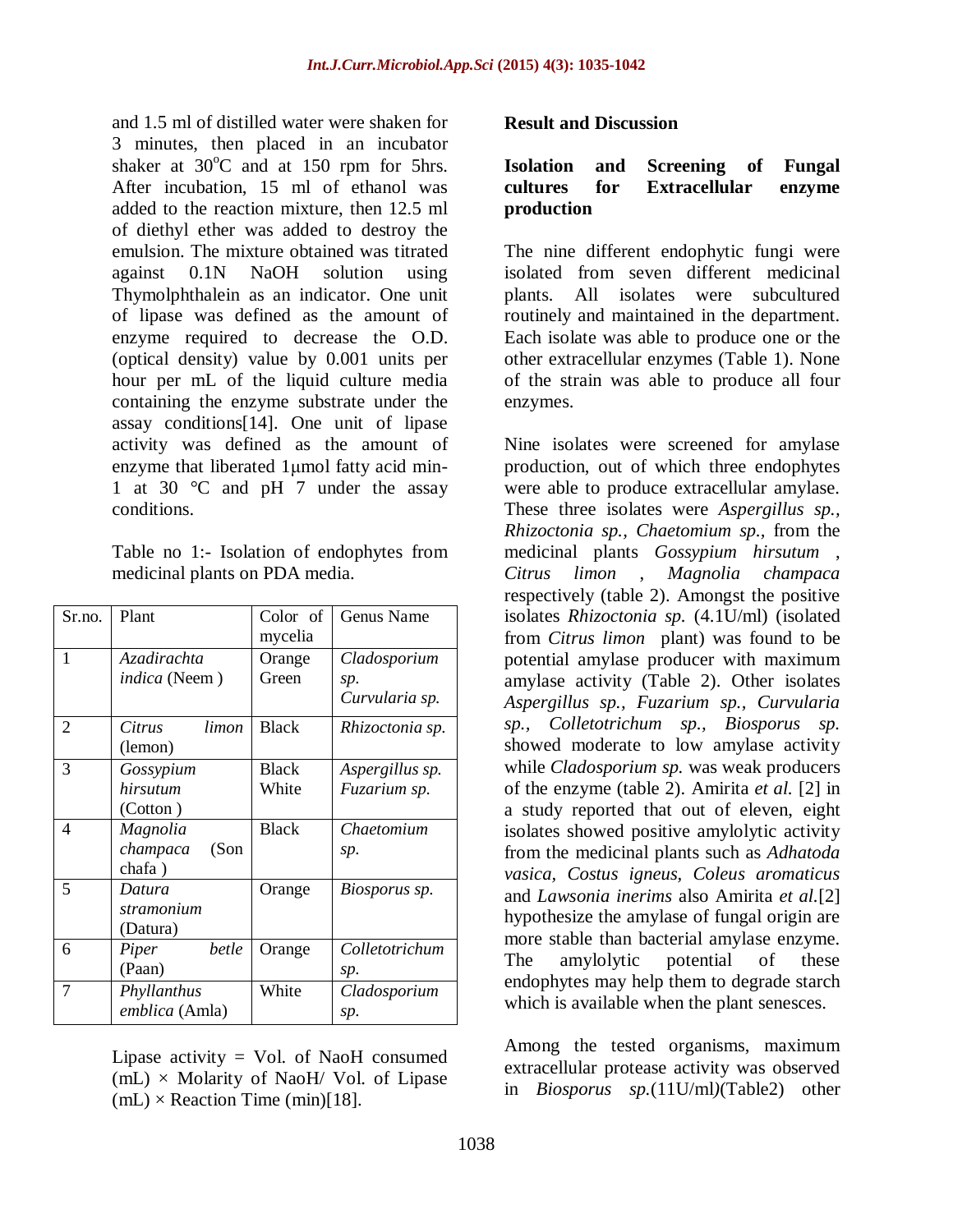isolates of *Cladosporium sp., Rhizoctonia sp., Aspergillus sp.* from *Phyllanthus emblica* , *Citrus limon* , *Gossypium hirsutum*  respectively exhibited moderate protease activity. The protease activity was observed in *Biosporus sp.*, *Aspergillus sp*., *Cladosporium sp.*,*Curvularia sp.*, *Rhizoctonia sp.*,*Chaetomium sp.*, *Cladosporium sp.*indicated by formation of clear zone around the colony because of degradation of gelatin,while other two isolates *Colletotrichum sp., Fuzarium sp.*  from the medicinal plants *Citrus limon* and *Gossypium hirsutum* respectively indicated negative results. Similar result was reported by Pavithra *et al.*[20] where out 20 fungal isolates from *Ocimum sanctum* plant 50% of fungal isolates were found positive for protease. Proteases are used in clinical applications especially in the treatments like Diabetes. Cellulolytic activity was prominent in *Colletotrichum sp.* from *Piper betle* medicinal plant. Out of nine, only four endophytic fungal isolates *Biosporus sp*.,*Aspergillus sp., Colletotrichum sp.*,*Cladosporium sp.* showed positive results while other five isolates was negative for cellulase. For quantitative estimation, *Rhizoctonia sp.*(0.3U/ml) produced

maximum cellulase activity while other isolates such as *Biosporus sp.,Chaetomium sp.,Fusarium sp.* exhibited moderate to low activity. *Cladosporium sp.* fungal isolates from *Azadirachta indica* did not showed cellulolytic activity. Hameed *et al.*[14] reported highest cellulase activity in cultures of *Fusarium sp., M,phaeseolina*, *V. alboatrum* ,*R.solani, M.phaseolina* and *F.graminearum* Bhagobaty *et al.*[13] reported highest cellulase production by the endophytic *Mortierella hyalina* (RS07OS) isolated from *Osbeckia stellata*.

Out of nine endophytic fungal isolates only one showed positive results for extracellular lipase production The isolates, *Cladosporium sp.* of *Phyllanthus emblica*  medicinal plant was the maximum producer of lipase activity(900 arbitrary units).

The production of extra-cellular enzymes was greater in the liquid medium as compared to the plate based assays. Enzymes that were not detected in plate based assays for some particular isolates were found positive in liquid culture conditions.

| <b>Endophytes</b>  | Amylase<br>(Qualitati | <b>Amylase</b><br>(U/ml) | <b>Protease</b><br>(Qualitativ | <b>Protease</b><br>U/ml | <b>Cellulase</b><br>(Qualitativ | <b>Cellulase</b><br>(U/ml) | <b>Lipase</b><br>(Qualitati | <b>Lipase</b><br><i>(arbitrary)</i> |
|--------------------|-----------------------|--------------------------|--------------------------------|-------------------------|---------------------------------|----------------------------|-----------------------------|-------------------------------------|
|                    | ve)                   |                          | e)                             |                         | e)                              |                            | ve)                         | units)                              |
| Biosporus sp.      |                       | 01                       | $\,{}^+$                       | 11                      | $^{+}$                          | 0.1                        | $\overline{\phantom{0}}$    | 002                                 |
| Aspergillus sp.    | $^{+}$                | 0.1                      | $\pm$                          | 8.5                     | $^{+}$                          | 0.05                       |                             | 005                                 |
| Cladosporium sp.   |                       | 0.1                      | $\pm$                          | 1.2                     |                                 | 0.25                       |                             | 013                                 |
| Curvularia sp.     |                       | 2.3                      | $\pm$                          | 1.17                    |                                 | 0.25                       |                             | 007                                 |
| Colletotrichum sp. |                       | 2.3                      |                                | 0.5                     | $+$                             | 0.1                        |                             | 010                                 |
|                    |                       |                          |                                |                         |                                 |                            |                             |                                     |
| Rhizoctonia sp.    | $^{+}$                | 4.1                      | $\pm$                          | 8.6                     |                                 | 0.3                        |                             | 003                                 |
| Chaetomium sp.     | $^{+}$                | 3.7                      | $\pm$                          | 1.65                    |                                 | 0.005                      |                             | 008                                 |
| Fuzarium sp.       |                       | 2.7                      | -                              | 1.0                     |                                 | 0.1                        |                             | 005                                 |
| Cladosporium sp.   |                       | 0.005                    | $^{+}$                         | 9.5                     | $^{+}$                          | 0.25                       | $^{+}$                      | 900                                 |

**Table 2.** Qualitative and Quantitative enzyme activities evaluation of isolates by using different cultures

 $+=$  Indicates the presence,  $=$  Indicates the absence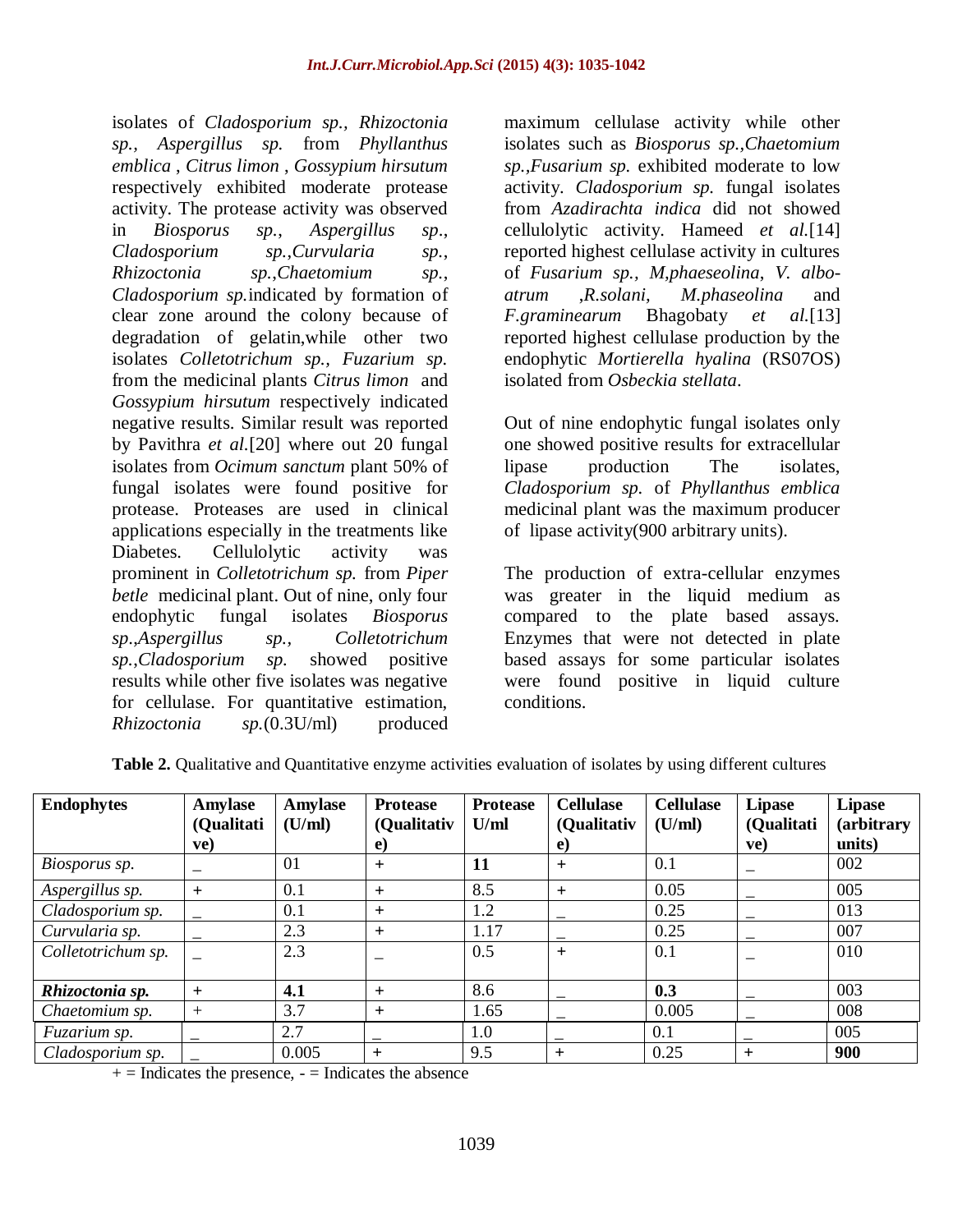

Graph 1: Amylolytic activity shown by different endophytic fungi.



Graph 2: Proteolytic activity shown by different endophytic fungi.



Graph 3: Cellulolytic activity shown by different endophytic fungi.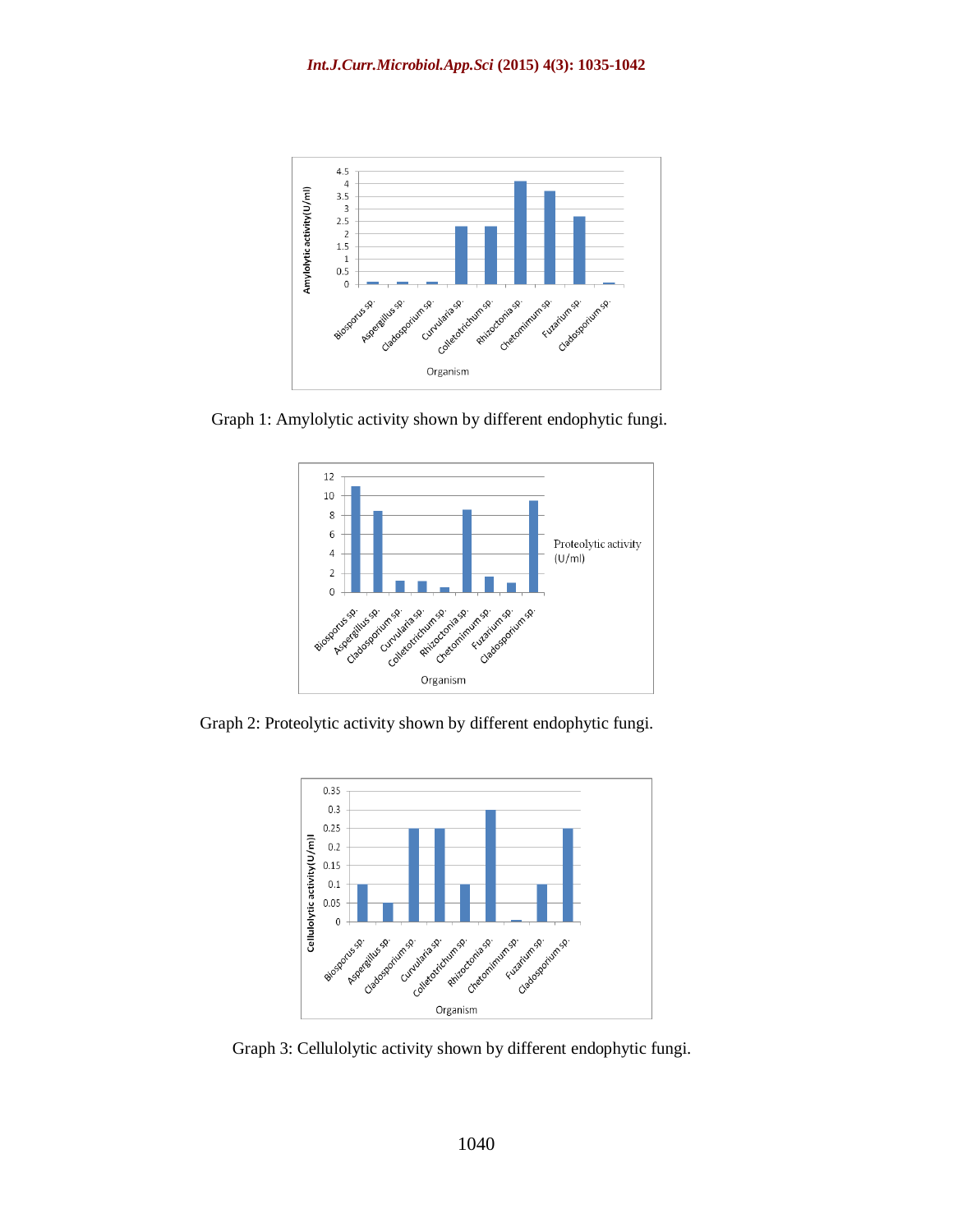In present study, nine different endophytic fungal isolates were screened qualitatively and quantitatively for the presence of extracellular enzymes such as Amylase, Cellulase, Protease and Lipase, which has grown on specific mediums. The order of enzymes activites found in this study for the isolated microorganisms is proteolytic > amylolytic > cellulolytic > lipolytic. Based on the results presented, it can be clearly seen that endophytes isolated from medicinal plants may be beneficial to the host.

# **References**

- 1.Sathish. L , N. Pavithra and K. Ananda, 2012. Antimicrobial activity and Biodegrading Enzymes of Endophytic Fungi From *Eucalyptus*.Internationl Journal Of Pharmaceutical Sciences And Research, Vol. 3(8): 2574-2583.
- 2. Amirita, A., P. Sindhu, J. Swetha, N.S. Vasanthi and K.P. Kannan, 2012. Enumeration of Endophytic Fungi From Medicinal Plants and Screening of Extracellular Enzymes. World Journal of Science and Technology, 2(2): 13-19.
- 3. Jalgaonwala R.E , B V Mohite and R T Mahajan,(2010). Evaluation of Endophytes for their Antimicrobial activity from Indigenous Medicinal Plants belongoing to North Maharashtra region India.International Journal on Pharmaceutical and Biomedical Research (IJPBR) 1(5),136-141.
- 4. Bacon, C.W., and White, J.F. 2000. Microbial endophytes. Marcel Decker, Inc., New York.
- 5. Prabavathy. D & Valli Nachiyar C,2012. Screening For Extracellular Enzymes and Production of Cellulase by an Endophytic Aspergillus sp, Using Cauliflower Stalk as substrate. International Journal on Applied

Bioengineering, Vol. 6 No. 2.

- 6. Karunai S, B. & Balagengatharathilagam, P.,2014.Isolation and Screening of Endophytic Fungi From Medicinal Plants of Virudhunagar District for Antimicrobial Activity.International Journal of Science and Nature 5(1):147-155.
- 7. Nithya. K and J.Muthumary,2011. Bioactive Metabolite Produced by *Phomopsis sp.,* an Endophytic Fungus in *Allamanda Cathartica* Linn. Recent Research in Science and Technology, 3(3): 44-48.
- 8. Tuangporn P, Prakitsin Sihanonth, Jittra Piapukiew, Polkit Sangvanich, Aphichart Karnchanatat,2011. Screening and Production of Lipase from Endophytic Fungi. The 12<sup>th</sup> Khan Kaen university Graduate Research Conference.
- 9.Sunitha,V.H.,D.Nirmala Devi and C.Srinivas,2013.Extracellular Enzymatic Activity of Endophytic Fungal Strains Isolated from Medicinal Plants. World Journal of Agricultural Sciences 9 (1) 01-09.
- 10. Lee JM, Tan WS and Ting ASY, 2014. Revealing the antimicrobial and enzymatic potentials of culturable fungal endophytes from tropical pitcher plants (*Nepenthes* sp.). Mycosphere 5(2), 364–377, Doi 10.5943/mycosphere/5/2/10.
- 11. Senthilmurugan VIJI G., R. Sekar, Kuru Suresh, S. Balamurugan, 2013. Phytochemical Screening, Enzyme and Antibacterial activity analysis if Endophytic Fungi Botrytis sp. Isolated From Ficus Benghalensis(L.). International Journal Of Pharmaceutical Research and Bio-Science. Volume 2(4): 264-273.
- 12. Jalgaonwala R.E and R.T.Mahajan, 2011. Evaluation of hydrolytic enzyme activities of endophytes from some